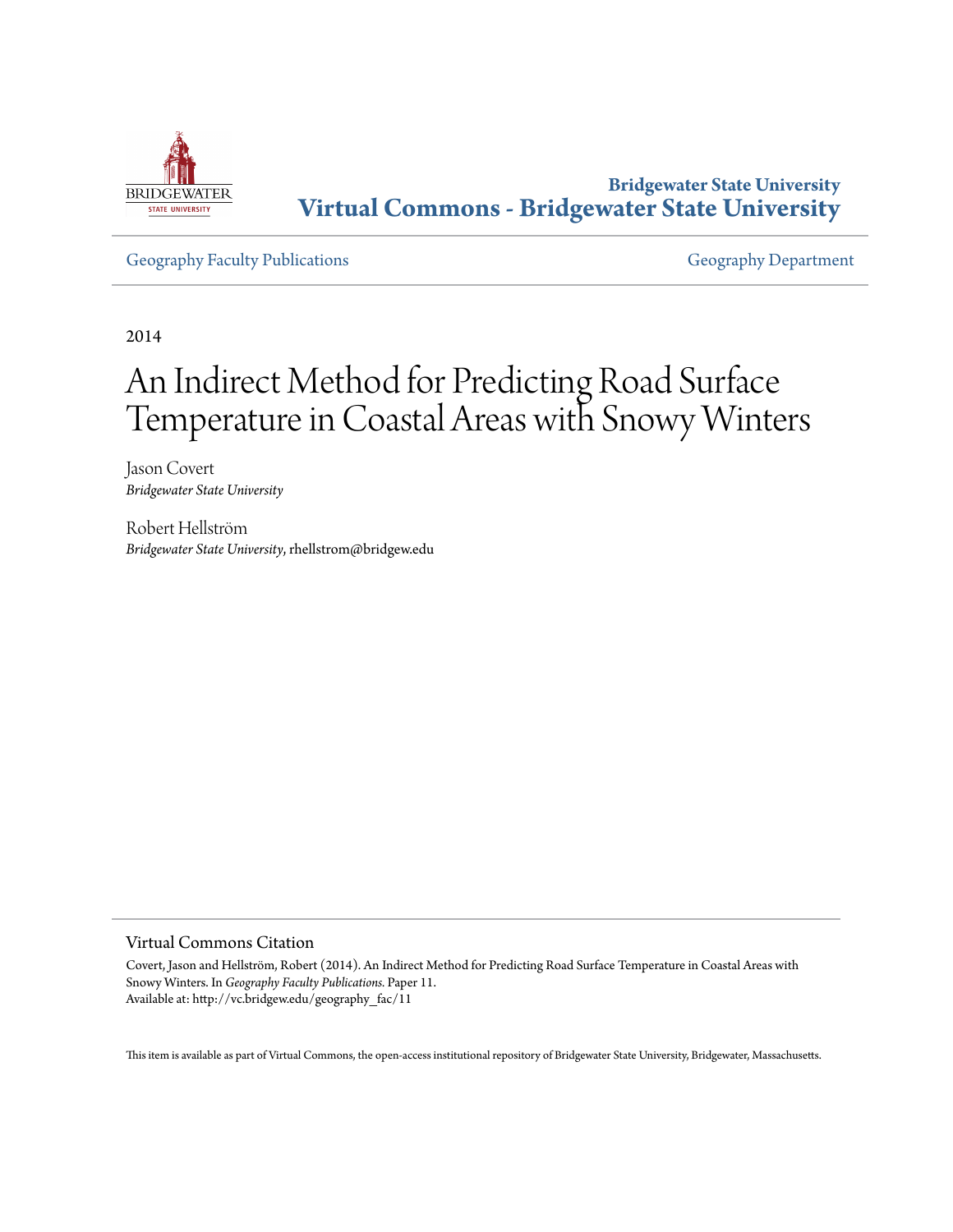# **An Indirect Method for Predicting Road Surface Temperature in Coastal Areas with Snowy Winters**

JASON COVERT<sup>1</sup> AND ROBERT HELLSTRÖM<sup>2</sup>

# **EXTENDED ABSTRACT**

\_\_\_\_\_\_\_\_\_\_\_\_\_\_\_\_\_\_\_\_\_\_\_\_\_\_

In places that experience snow and ice, road clearing and deicing operations are a necessity to ensure that road networks remain open and safe for travel. Such operations, however, are costly to both taxpayers and the environment making it all the more important that they are used in an efficient manner. Efficient use of road treatment resources takes experience on the part of the road network manager as well as access to reliable road surface temperature (RST) data which are used to determine when roads are conducive to snow and ice accumulation. On major roads and highways, road surface temperature is primarily obtained via road weather information systems (RWIS), thermal mapping, or a combination of the two methods. RWIS data are collected remotely from roadside weather stations which transmit meteorological readings and RST to a central computer running a predictive model such as HS4Cast (Hertl and Schaffar, 1998) or METRo (Crevier and Delage, 2001). RWIS are, however, limited in their usefulness because they only provide forecasts at their specific point locations. In reality, road surface temperatures can vary as much as  $10^{\circ}$ C at any given time depending on spatial location due to a number of interacting meteorological and geographical parameters (Shao *et al*., 1996). Thermal mapping was first described in the 1980s as a method to obtain RST in areas between roadside weather stations, thereby incorporating the spatial component of RST prediction (Gustavsson and Bogren, 1988). This method uses an infrared camera attached to a vehicle which travels along a subject route collecting data serving as a thermal "fingerprint" of the road surface that displays spatial variations of RST. When combined with RWIS data for verification, thermal mapping has proven to be an effective and economical method to visualize RST for large road networks (Shao *et al*., 1996).

RWIS and thermal mapping, however, are not universally used and may be impractical for certain areas such as southeastern Massachusetts that are in close proximity to the ocean and have very limited access to in situ road temperature data. This region of New England frequently experiences dramatic horizontal gradients of air temperature within short distances especially along the coast due to the influence of relatively warm ocean winds. This, combined with the unpredictable nature of ocean storms, introduces complexity to models and creates a challenge for road network managers to identify where and when conditions are right for the accumulation of ice and snow on roadways. Roadside weather stations for RWIS exist in this area, but are usually restricted to major state roads and are too few to verify thermal maps. As a result, local jurisdictions are required to decide when to dispatch road crews primarily based on visual interpretations of road conditions, which can be inefficient for large areas. There is much research describing methods to create point specific forecasts of RST on major roads, but little addressing the needs of local road networks without RWIS. Considering this fact, this ongoing project attempts to develop an alternative to thermal mapping and RWIS by indirectly estimating road surface temperature using Geographic Information Systems (GIS) and numerical modeling with metrological and geographical parameters.

<sup>&</sup>lt;sup>1</sup> Bridgewater State University, Geography Department, 131 Summer Street, Bridgewater, MA 02325, [jcovert94@gmail.com](mailto:jcovert94@gmail.com)

<sup>2</sup> Bridgewater State University, Geography Department, 131 Summer Street, Bridgewater, MA 02325, [rhellstrom@bridgew.edu](mailto:rhellstrom@bridgew.edu)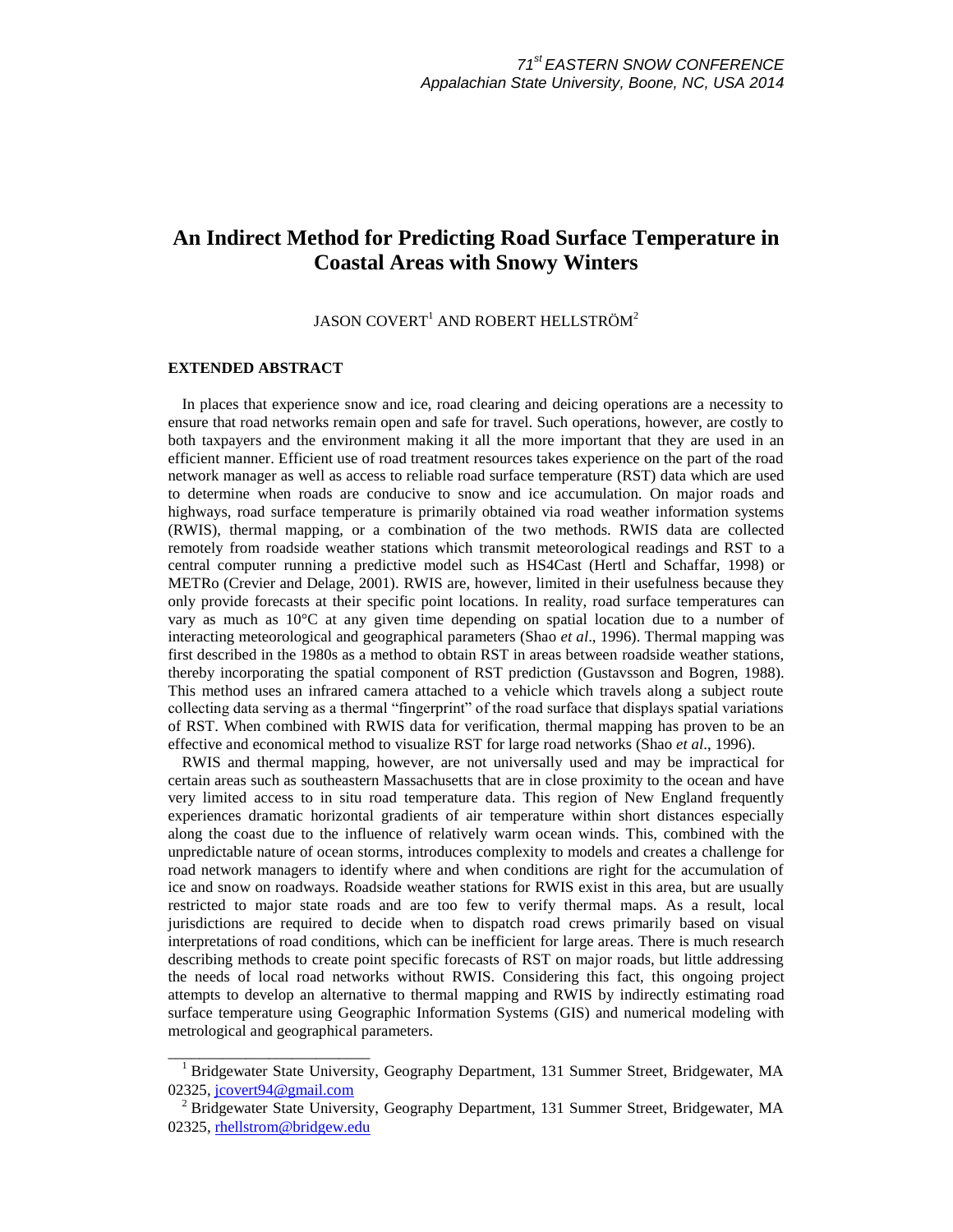### **METHODS**

The study domain consists of three Massachusetts towns, Duxbury, Pembroke, and Hanson, and a twenty-four kilometer stretch of route MA-14 which intersects the towns. The road was chosen because it runs nearly perpendicular to the coastline, experiences various changes in topography, and travels through a number of different land use types. The area is one that would greatly benefit from having an alternative method for road surface temperature prediction to due to its coastal location and lack of RWIS data.

By statistical analysis techniques, it is known that patterns of road surface temperature across a network are closely tied to patterns of air temperature and solar radiation (Bogren and Gustavsson, 1991). These variables are therefore used as the basis for identifying spatial variation of road surface temperature. Due to the lack of availability of RST data in the study domain, two strategically placed roadside weather stations were deployed within 3 km of each other in two different land use types. Between March 6, 2014 and April 24, 2014 each station collected wind, air temperature, global solar irradiance, and road surface temperature data, and was defined geographically using parameters identified by Chapman *et al*. (2001) including land use and topography. The two stations were also used to verify the model developed, as well as provide insight on the differing conditions of two points within the study domain.

Efforts to identify patterns of the horizontal air temperature gradient were centered on 24 data runs along MA-14. The runs were carried out by affixing a probe to the front bumper of a car which traveled along the study route taking 10 second air temperature samples. This procedure resulted in data records which were used to identify patterns of air temperature change as the coast is approached under varying weather conditions and times of day. Run data were also used to locate points along the route which showed signs of influence from known phenomena such as the heat island effect (Johnson, 1985) and cold air pooling (Whiteman *et al.*, 2001). If consistent patterns were found at certain points along the route, the change of temperature was attributed to the land use type of the location.

A numerical model is being developed using statistical analysis of the results to predict road surface temperature using common meteorological and geographical parameters. ESRI's ArcGIS software was utilized to input spatial information, calculate, and produce output for the model. Considerations were made to ensure that input data are easily accessible to the public using only existing Automatic Weather Stations (AWS) within or nearby the study domain.

|                | Mean daytime<br>irradiance<br>reading<br>(W/m <sup>2</sup> ) | Mean daytime<br>$RST$ ( $^{\circ}$ C) | Mean<br>nighttime RST<br>(°C) | Mean air<br>temp. $(^{\circ}C)$ | Mean daily<br>wind speed<br>avg. $(m/s)$ |
|----------------|--------------------------------------------------------------|---------------------------------------|-------------------------------|---------------------------------|------------------------------------------|
| Station 1      | 469                                                          | 13.9                                  | 5.1                           | 5. I                            | 0.4                                      |
| Station 2      | 92                                                           | 8.6                                   | 3.7                           | 4.7                             | 0.1                                      |
| Difference 1-2 |                                                              | 5.3                                   |                               | 0.4                             | 0.3                                      |

#### **RESULTS AND DISCUSSION**

**Table 1. Summarization of mean station readings between March 6 and April 24, 2014**

The greatest differential between the two stations was in irradiance readings followed by daytime RST. Forested areas are known to be places where screening of solar radiation from vegetation plays a significant role in reducing the amount of short-wave radiation which can reach the road surface. (Bogren, 1991). The lower the amount of short-wave radiation that reaches the surface, the lower the RST values will be. At night, with irradiation at zero, the RST gap between the two stations closes and follows the pattern of air temperature closer, but Station 1 still records the highest mean. This phenomenon can best be attributed to the roadway's thermal memory in which it retains its heat through the night (Thornes, 1991). This would make roadways that are not shaded by vegetation less susceptible to freezing in the evening because they have a higher initial temperature. Heavily screened areas, such as the location of Station 2, would have a higher risk of freezing even on nights when most of the road network is too warm to freeze.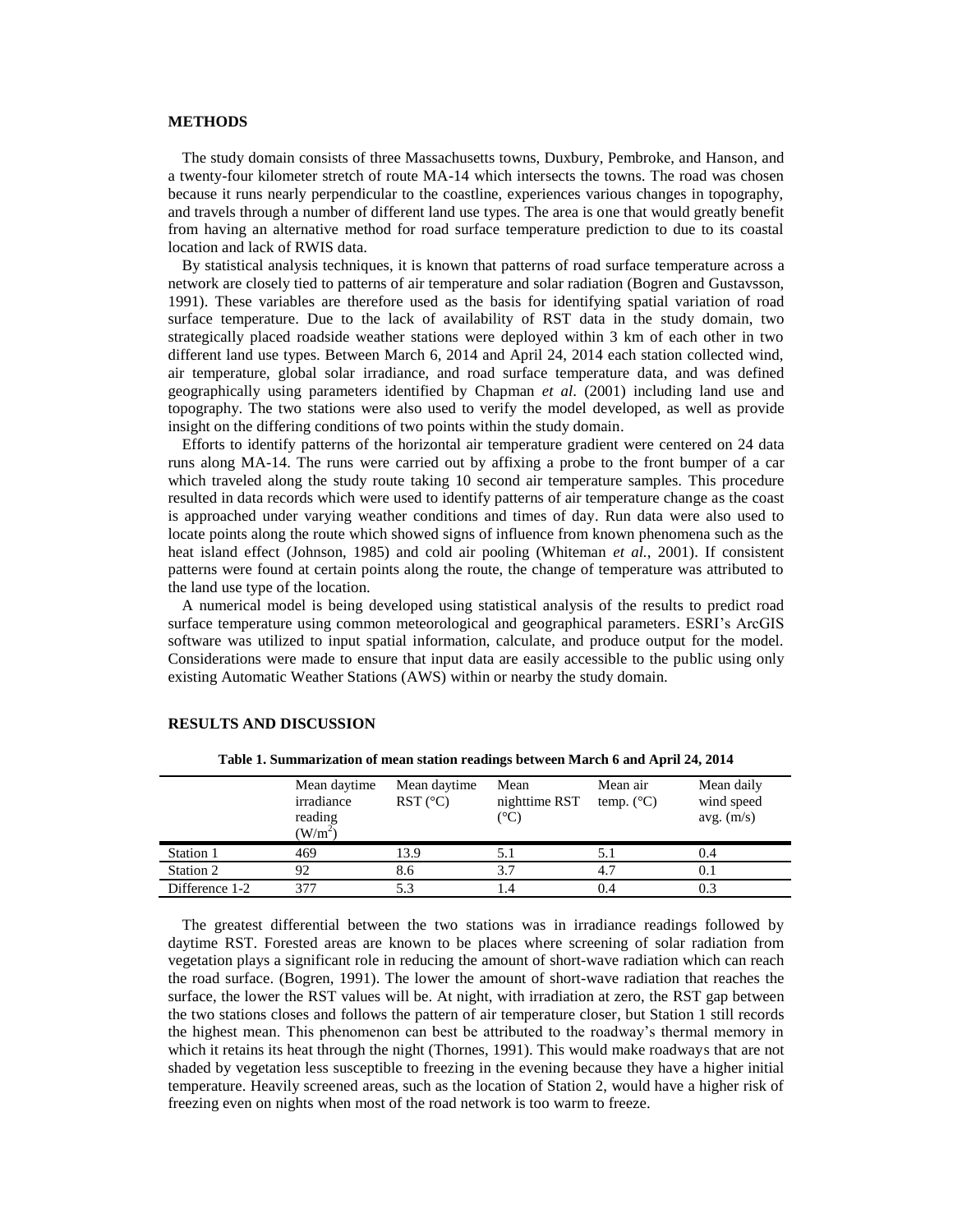The small distance between the two stations showed a minor, but notable difference of air temperature. Considering that the two stations were in areas that are not highly conducive to cold air pooling or the heat island effect, it is assumed that the slightly lower air temperature reading at Station 2 was caused by its closer proximity to the relatively cold ocean. There may be some instrument error introduced here, but considering that the pattern between the two stations matches that of other local stations, proximity to the ocean was determined to be the primary variable of air temperature change over the spatial domain.



**Figure 1. A comparison of two distinct patterns of coastal air temperature change.**

Among the 24 data runs along the study route, a linear rate of air temperature change, as shown in Scenario 2, Figure 1, was seen in 80% of the cases. The remaining 20% displayed a pattern similar to Scenario 1 in which air temperature increased or decreased suddenly at a point approaching the ocean. This feature would be characteristic of a coastal front which frequents the region. There was minimal change in air temperature as the car drove through different land use types except through notable heat islands around 6.5 and 14 km. Air temperatures had a tendency to spike in these areas with the largest deviation from the linear pattern of approximately  $1^{\circ}$ C. There was no evidence of significant cold air pooling in the runs due to the lack of nights with favorable conditions. The identification of areas along the study route, that are susceptible to cold air pooling, will likely be a topic of future research.

Each run was associated with meteorological data reported from the nearest ocean buoy as well as field measurements to identify patterns in the run. In general, with an ocean wind, greater differences between inland air temperature and ocean air temperature caused a steeper horizontal air temperature gradient. The higher the wind speeds over the ocean, the closer the coastal air temperature was to the temperatures reported from the buoy. Runs that were made with west winds showed the lowest ocean influence overall.

# **THE MODEL (CRSTM)**

The preliminary version of the Coastal Road Surface Temperature Model (CRSTm) follows:

$$
T_s = \left(\frac{Q_i S}{50} + 2.979 + 0.686 T_a\right) + \left(\frac{Q_{max}}{40} - l\right)
$$
 (1)

Air temperature  $(T_a)$  is provided by a trusted weather station in, or near, the study domain and may be modified using formula 3 below depending on the influence of the ocean winds. In the absence of location specific irradiance data, calculated clear sky irradiance  $(O_i)$  combined with cloud cover attenuation (*S*) can substitute. *S* can be determined using an adaption of the cloud cover attenuation formula described by the Tennessee Valley Authority (1972):

$$
S = 1 - 0.65N^2
$$
 (2)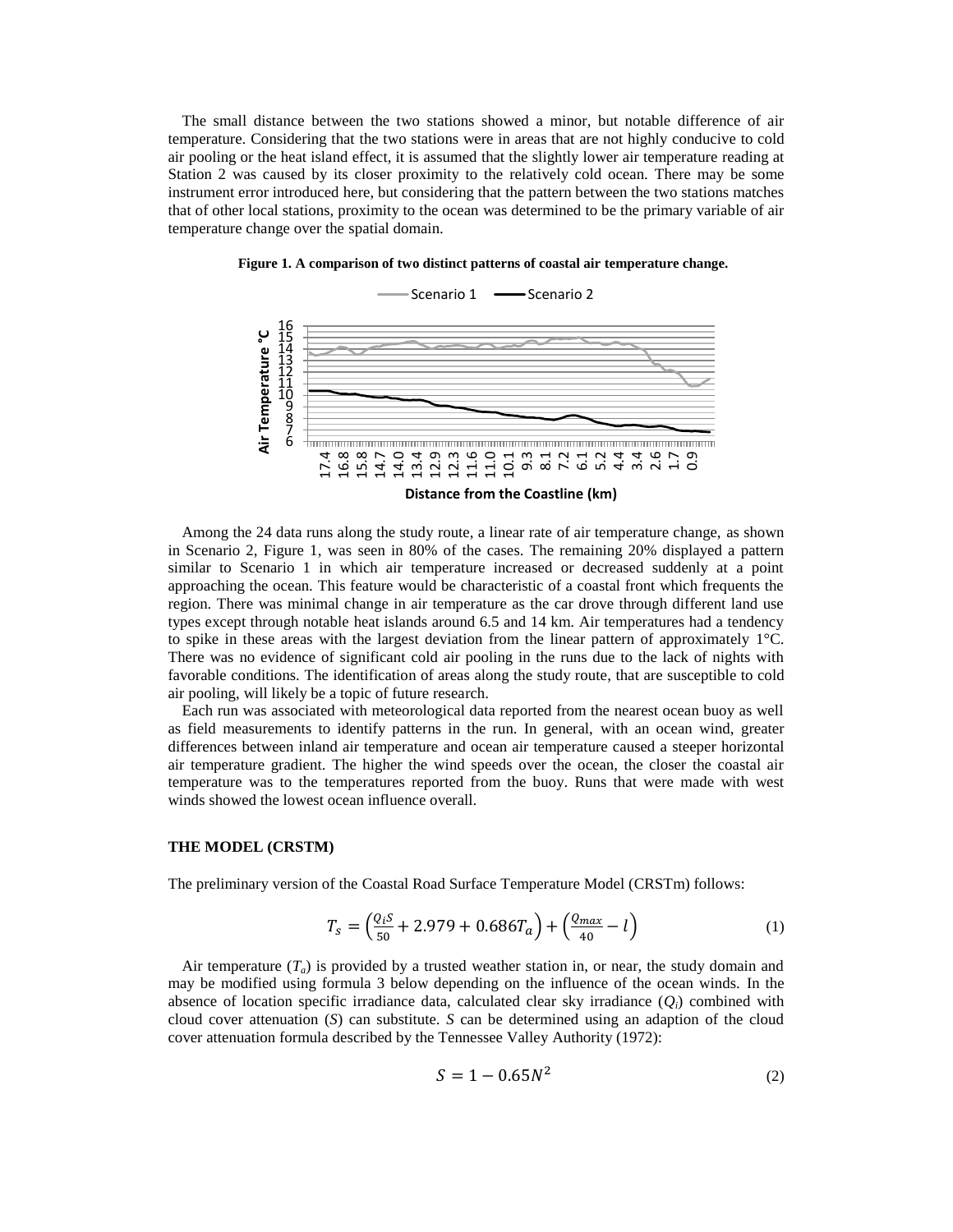where *S* describes the relationship of clear sky irradiance to clouded sky irradiance and *N* represents the total opaque cloud cover. Total opaque cloud cover is attainable from most airports with AWS and can be considered constant over the entire study domain. The variable  $(Q<sub>max</sub>)$ stands for the theoretical daily maximum of hourly irradiance which can be derived from using either the Ryan–Stolzenbach (1972) or Bras (1990) algorithm. The value corrects for the changing angle of the sun throughout the year and was obtained simply by using a Microsoft Excel program developed by Greg Pelletier of the Washington State Department of Ecology. The land use code (*l*) is a categorical variable which acts as a correction for the different environmental conditions for roads that travel through multiple land use types. Station 1 is categorized as low-density residential and is assigned an *l* code of 19. Station 2 is categorized as forest and has an *l* code of 20.5. The numbers were obtained on a trial and error basis which can be repeated for any land use type.

The following formulas can be used to roughly estimate air temperature at a given distance from the ocean within the study domain using data supplied by local trusted weather stations. It is important to note that this method is a simplification of a complex system and only works when there is a linear air temperature change as the coast is approached.

$$
T_a = T_i + e(D_s - D_p)r
$$
\n<sup>(3)</sup>

Inland air temperature  $(T_i)$  is obtained from the nearest trusted weather station that is ideally west of the road in question. The shorter the distance from the road to the trusted station, the higher the chances are for an accurate estimate of air temperature. The variable denoted (*e*) is a numerical value between 0 and 1 and was created to specify whether winds are prevailing from the ocean. In the case of the study area, the value would be 1 if winds were blowing from the SE, E, or NE. Other wind directions would be denoted as 0. *D<sup>s</sup>* is the distance of the trusted weather station in kilometers from the coast in the direction of the prevailing winds.  $D_p$  represents the distance of the road in km to the coast. The rate of temperature change  $(r)$  from the coast can be found using:

$$
r = \frac{T_c - T_i}{D_S} \tag{4}
$$

where  $T_c$  is the approximated air temperature at the coast.  $T_c$  can be found according to:

$$
T_c = T_o - \frac{T_o - T_i}{w} \tag{5}
$$

The calculation of  $T_c$  requires the collection of data from a nearby ocean buoy. The buoy used to verify the model is approximately 30 km from the coast of the study area. Wind speed is denoted as *w* and is reported from the nearest ocean buoy in m/s. *T<sup>o</sup>* represents the air temperature over the ocean.

# **APPLICATION OF GIS**

The CRSTm requires no spatial information, other than *l,* to produce RST estimates so long as it has access to location specific irradiance and air temperature readings. In practice, these types of data are rarely available at a high enough resolution for road network modeling of RST. GIS is a vital component of the model as it serves as a way to input spatial information and produce a visual output for all areas without in situ data. Applying spatial information to the model comes in the form of modifying clear sky irradiance and air temperature inputs as well as incorporating geographic parameters such as land use (*l*).

Solar Radiation tools in ArcGIS use hemispherical view shed algorithms defined by Rich *et al*., (1994) to produce high resolution solar radiation maps from digital elevation models. Typically used for determining potential locations for solar panels, the tools provide an output of global solar irradiation in  $W/m^2$  which can be directly applied to the model. To compensate for screening caused by forests or buildings, it is possible to modify the digital elevation model using land use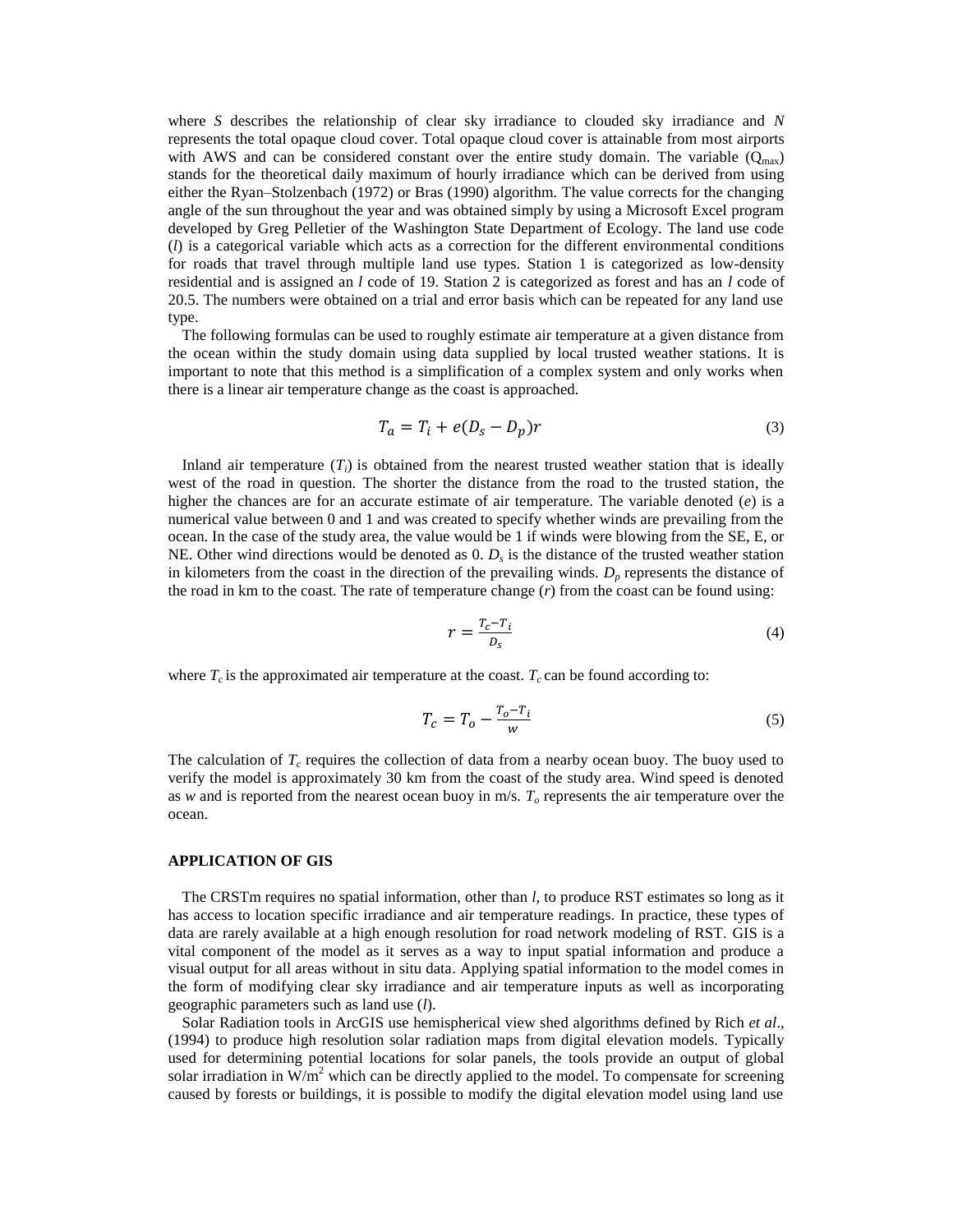and building footprint data, which is made available by Massachusetts GIS (Massachusetts Geographic Information Systems). Although it is possible to adjust the solar radiation tools to compensate for cloud cover, the most accurate results seem to come when they are set to produce clear sky values, followed by formula 2. Ocean proximity can be found using the proximity tool, which outputs a distance which can be used in the estimation of air temperature for any given point in the study area using formulas 3, 4, and 5. Calculation of the model can be completed using the built in raster calculator and outputted on a map with overlaid modeled RST.

## **MODEL VERIFICATION**

**Figure 2. Model performance under clear and calm conditions for March 8-9, 2014 at Station 2.**



**Figure 3. Model performance under overcast and stormy conditions for March 12-13, 2014 at Station 2.**



The patterns on the verification graphs were consistent between the two stations. Station 2 verifies the model most accurately with a mean error of 0.63 with a standard deviation of 2.93. The mean error was less for Station 1 at 0.24, but the standard deviation of 4 shows greater variability. The effort is ongoing to resolve the inaccuracies which are greatest in the morning and late afternoon hours on clear and calm days as shown in Figure 2. Errors at these times are likely the result of the differing rate at which roadways and air change temperature. When the sun rises on clear days, air temperature increases rapidly until midday, when it reaches its peak and begins to drop. RST has a very similar pattern, but is delayed temporally. The model output reflects this delay. Overall, the model performs best on overcast and stormy days, such as those seen on March 12 and 13 in Figure 3.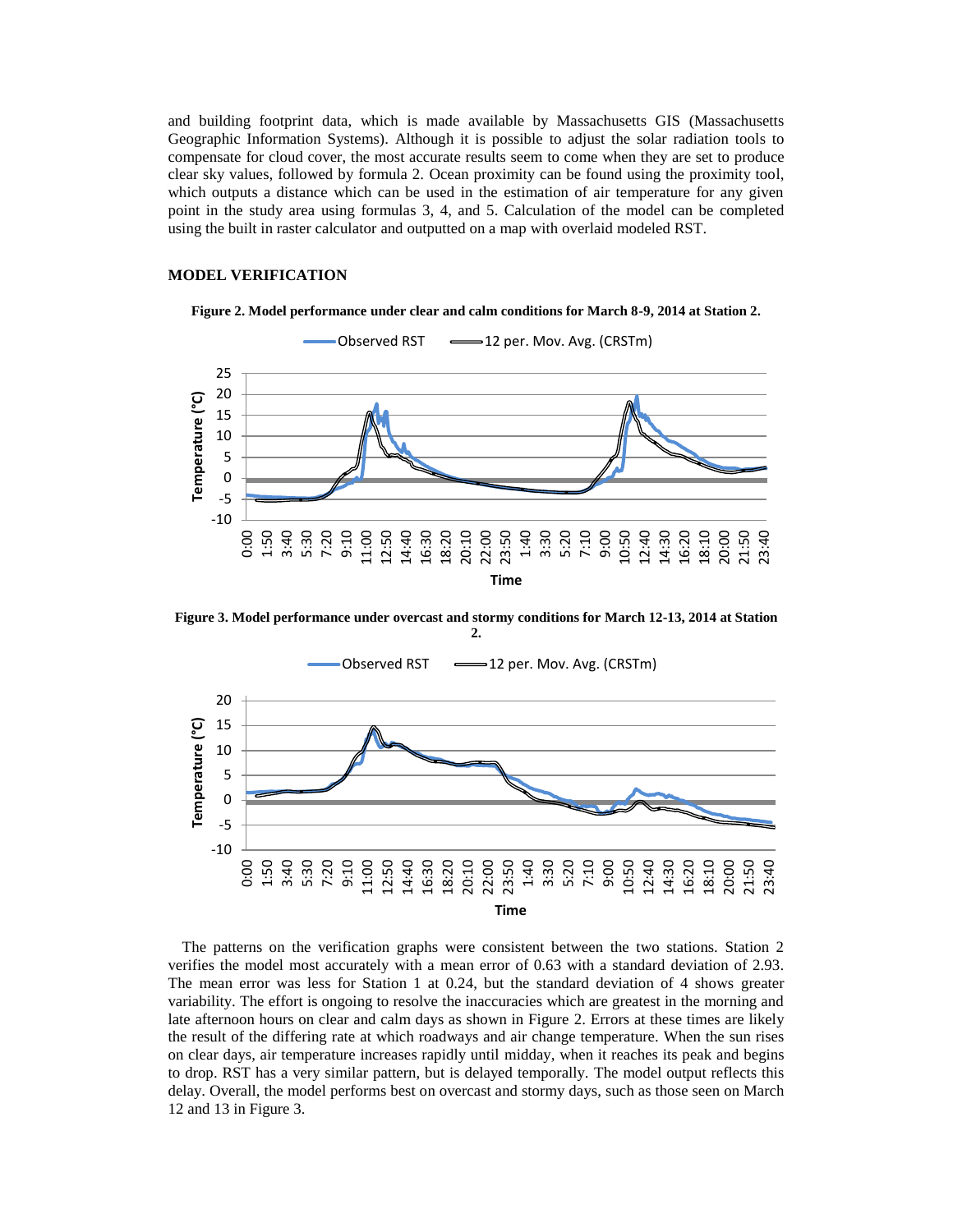#### **CONCLUSIONS AND FUTURE WORK**

At the time of this publication, the CRSTm has the capability of providing reasonably accurate estimates of road surface temperature. There are inherent difficulties of trying to obtain road surface temperature without in situ data because no two locations on the earth's surface are exactly alike. Despite this, the results have shown that it is possible to model RST using meteorlogical data coupled with geographical parameters at a decent level of accuracy. Although the CRSTm is not yet ready for real-world use, there is much confidence that accuracy will improve with further research. Literature review suggests the significance of geographical parameters such as sky-view, screening under differing cloudcover conditions, and road construction, which have an effect on RST (Chapman *et al*., 2001). These parameters also play a role in the rate at which the road surface increases or decreases in temperature which was determined to be a primary cause of error. There will also be further study to identify factors of the *l* code which is likely a function of meteorological and geographical variables influenced by the land use surrounding the road. It would also be beneficial to identify more *l* codes for different landuse types along the route. This will be accomplished by either relocating the current roadside weather stations or the deployment of small, portable stations througout the study area. A full winter's RST dataset is expected to be completed in April of 2015 and will be used to verify the model throughout the winter under a greater variety of conditions.

### **ACKNOWLEDGEMENTS**

This research would not be possible if it were not for the use of meteorological equipment and the GIS lab provided by the Geography Department at Bridgewater State University. Special appreciation must also be extended to the supportive faculty at BSU, the Duxbury Conservation Commission, and the Pembroke Highway Department for providing assistance during the course of this project.

### **REFERENCES**

- Massachusetts Department of Transportation. n.d. A 2014 synthesis; the status of intelligent transportation systems deployment. *Massdot*. Retrieved July 31, 2014, <http://www.massdot.state.ma.us/Portals/8/>.
- ESRI. 2008. An overview of the Solar Radiation tools. *Esri.com*. Retrieved July 30, 2014,  $\langle$ http://webhelp.esri.com/arcgisdesktop/9.2/index.cfm?TopicName=An\_overview\_of\_the\_ solar\_Radiation\_tools>
- Bogren J. 1991. Screening effects on road surface temperature and road slipperiness. *J. Theoretical Appl. Climatol* **43:** 91–99.
- Bogren J, and Gustavsson T. 1991. Nocturnal air and road surface temperature variations in complex terrain. *International Journal of Climatology* **11**: 443-455.
- Bras RL. 1990. Solar radiation and the earth's energy balance. *Hydrology: an introduction to hydrologic science*: 19-49.
- Chapman L, Thornes JE, and Bradley AV. 2001. Modelling of road surface temperature from a geographical parameter database: part 1. *Meteorological Applications* **8**: 409-419.
- Crevier L, and Delage Y. 2001. METRo: A new model for road-condition forecasting in Canada. *Journal of Applied Meteorology* **40**: 2026-2037.
- Feng T, and Feng S. 2012. A numerical model for predicting road surface temperature in the highway. *Procedia Engineering* **37**: 137-142.
- Gustavsson T, and Bogren J. 1988. Thermal mapping by use of infrared technique. *Proceedings of the 4th International Conference on Weather and Road Safety*, Florence, Italy. (as cited in Shao *et al*., 1996).
- Tennessee Valley Authority. 1972. Heat and mass transfer between a water surface and the atmosphere. *Laboratory report no.14; water resources research report no.0-6803.* (as cited in Bras, 1990).